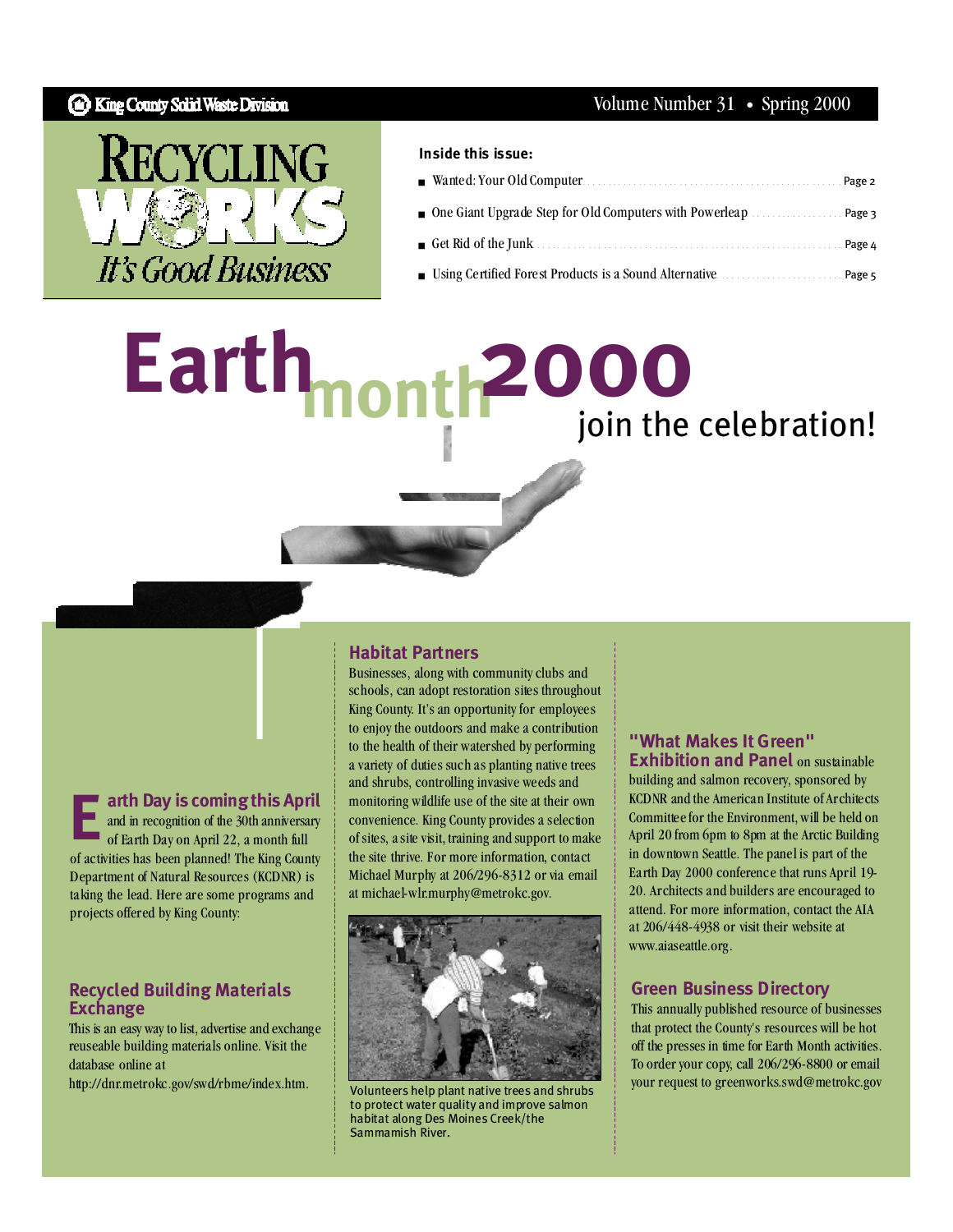# **WANTED: YourOld Computer**

ᅲ

**Got an old computer that's gone bad?** As computer technology improves, equipment is put out of service at an increasingly alarming rate. Used equipment is often stashed in storage rooms and closets. Between now and the year 2005, an estimated 350,000 computer systemswill be in storage or headed for the trash in King County.

# **It Seems Criminal to Waste Old Computers**

Most old computers have little resale value, but they can be useful in the right hands. King County's Computer Recovery Project provides resources and information about where to upgrade, donate or recycle your old computer equipment.

■ **Rehabilitate Your Old Computer.** Many computers can be upgraded to extend their usefulness for years. The following companies provide upgrade services.

| 2nd Byte Computer               | <b>Seattle</b>                                | $(206) 860 - 4333$                                                           |
|---------------------------------|-----------------------------------------------|------------------------------------------------------------------------------|
| <b>All Repairs All Networks</b> | Seattle                                       | $(206)$ 364-3620                                                             |
| <b>All Tech</b>                 | Federal Way                                   | $(253)$ 874-6468                                                             |
| <b>Computer Craft</b>           | Renton                                        | $(425)$ 227-9513                                                             |
| <b>Computer Renaissance</b>     | Federal Way<br>Kirkland<br>Seattle<br>Tukwila | $(253)$ 941-0900<br>$(425)$ 814-7000<br>$(206)$ 448-9566<br>$(206)$ 575-2225 |
| <b>PC Recycle</b>               | Bellevue<br>Kirkland                          | $(425)$ 373-1456<br>$(425)$ 825-5550                                         |
| <b>RE-PC</b>                    | Seattle<br>Tukwila                            | $(206)$ 623-9151<br>$(206)$ 575-8737                                         |

■ **If Reform is Out of the Question, Turn in Your Bad Computer. And Make Sure It Comes Quietly.** Broken computer equipment that can't be repaired may still be recyclable. Many elements used in computer manufacturing such as metals and some plastics can be recovered. Please call ahead to check which materials are accepted.

| <b>AAA Liquidating</b>      | Normandy<br>Park                              | $(206)$ 824-3033                                                               |
|-----------------------------|-----------------------------------------------|--------------------------------------------------------------------------------|
| <b>Computer Renaissance</b> | Federal Way<br>Kirkland<br>Seattle<br>Tukwila | $(253)$ 941-0900<br>$(425) 814 - 7000$<br>$(206)$ 448-9566<br>$(206)$ 575-2225 |
| <b>Hallmark Refining</b>    | <b>King County</b>                            | $(800)$ 255-1895                                                               |
| <b>PC Recycle</b>           | <b>Bellevue</b><br>Kirkland                   | $(425)$ 373-1456<br>$(425)$ 825-5550                                           |
| <b>RE-PC</b>                | Seattle<br>Tukwila                            | $(206)$ 623-9151<br>$(206)$ 575-8737                                           |
| <b>Technology Recovery</b>  | <b>King County</b>                            | $(360)$ 923-0613                                                               |
| <b>Vetco</b>                | <b>Bellevue</b>                               | $(425)$ 824-3033                                                               |

■ **Some Computers Just Need a Second Chance: Make Them Do Community Service.** Working computer equipment can be donated to local charities. The following charitable organizations will take working computer equipment that are 486s or newer. Call them for details.

| Computer<br><b>Bank Charity</b>     | <b>King County</b>           | donations@compbank.org        |
|-------------------------------------|------------------------------|-------------------------------|
| Powerful<br><b>Schools</b>          | Seattle                      | $(206)$ 505-1552<br>ext. 4627 |
| <b>Salvation</b><br><b>Army</b>     | All King County<br>locations | $(206)$ 587-0503              |
| <b>Seattle</b><br>Goodwill          | All King County<br>locations | $(206)$ 329-1000              |
| <b>St. Vincent</b><br>de Paul       | All King County<br>locations | $(206)$ 767-3835              |
| <b>Trinity</b><br><b>Technology</b> | <b>King County</b>           | $(425)$ 373-1877              |

It is especiallyimportant to properly manage broken computer monitors. Monitors that contain cathode ray tubes (CRTs) can introduce lead and other metals into the environment. Businesses can recycle their broken or non-working computer monitors for a nominal handling/recycling fee.

For a list of additional locations thatrepair and recycle used computers, visit the Reuse and Recycling Database at http://www6.metrokc.gov/dnr/swd/recycle/recycle.asp or call 206/296-8800.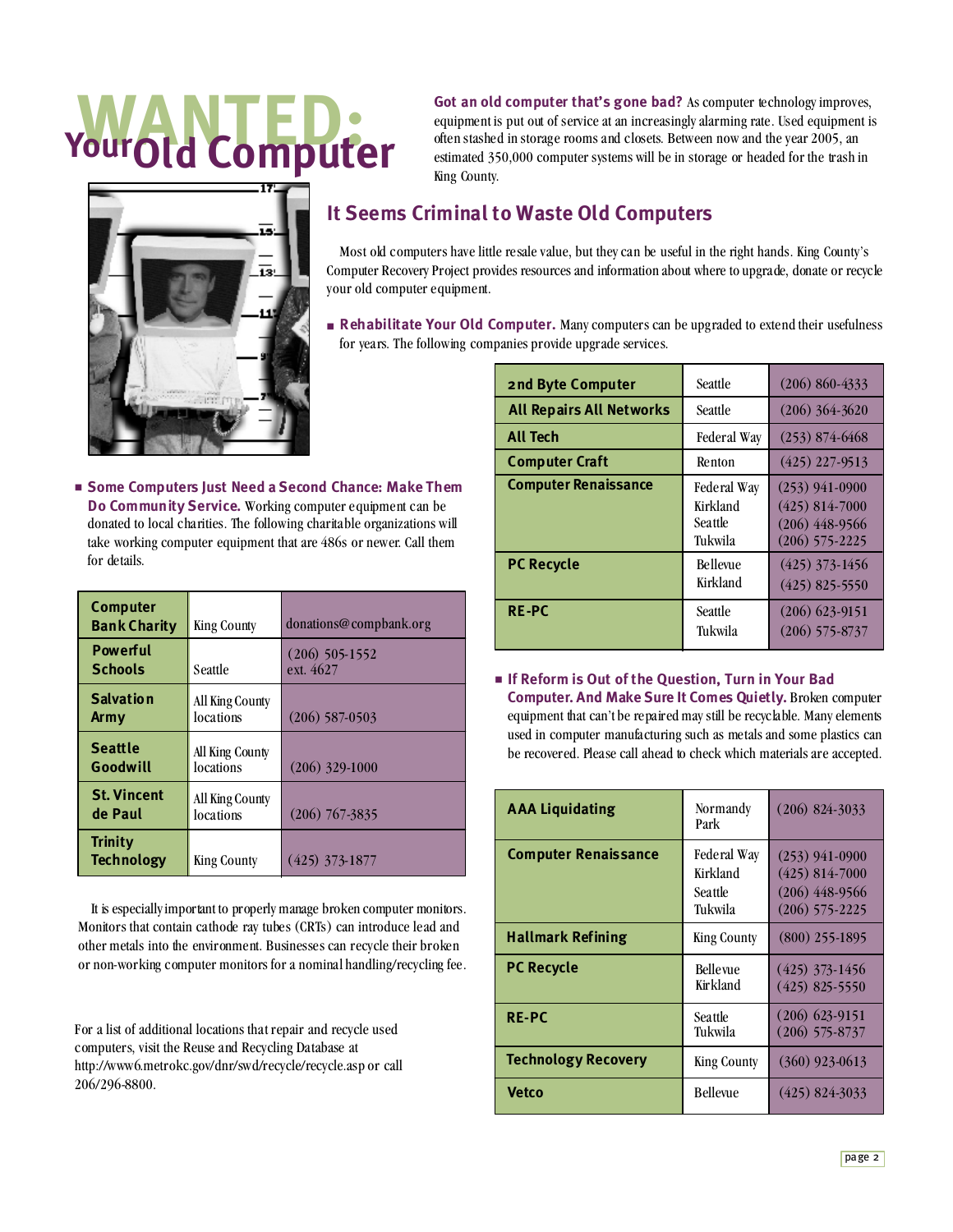

**LLP**

# In Action: Distinguished In Action: Distinguished Businesses in the Green Businesses in the Green

**Σ ountain Vie wGift** <u>മ</u> **a**<u>ហ</u> **ke ts**

Moantain View

 peanuts, Mountain View uses only the recycled-content type. They always enclose a notice are unbleached, recycled-content filler and Kraft boxes. When larger boxes call for packing their gift selections, but their packaging is guilt-free. Cushioning their attractive smaller displays Mountain View Gift Baskets packs guilt-inducing goodies like "chocolate decadence" into encouraging consumers to reuse or recycle the peanuts, inviting them to return these materials to Mountain View. Even baskets go around again: Consumers are encouraged to drop them off for re-use, or the companywill also donate them to the YMCA.

Who doesn't "go postal" at being deluged with catalogs? The only direct mail Mountain View sends is a postcard. Catalogs are available by request, but the company's new web site catalog adds a quick, secure, and waste-free alternative.

 information, contact Jo Masterson at 425/453-7310. rate high and their waste levels low—and that's a valuable gift to the environment. For more dishware, recycled-content office supplies, and double-sided copies, they keep their recycling The photo of Mt. Rainier on Mountain View'sweb site isn't just decoration; it's inspiration for the company to do its best to protect the region in Rainier's shadow. Mountain View's staff is careful not only about what they send out, but what they use at work. By choosing durable

## New Green Works Members

- ALSTOM ESCA Corp., *Bellevue*
- Alternative Health Remedies, *Redmond*
- Aromatherapy Skin Care Clinic, *Woodinville*
- Brookfield Veterinary Hospital, *Redmond*
- City of Bellevue Fire Department, Station One, *Bellevue*
- City of Shoreline City Hall, *Shoreline*
- Excalibur Cutlery & Gifts, *Bellevue*
- Fashion West, *Renton*
- Harding Lawson& Associates, *Bellevue*
- Inslee, Best, Doezie and Ryder, PS, *Bellevue*
- Law Office of Ruth Laura Edlund, *Bellevue*
- Mt Peak Medical Clinic, *Enumclaw*
- Tall Fashions Northwest, *Renton*
- Washington State Liquor Control Board, *Kent*

# PERKINS COIE LLP

Waste prevention? It's common law at Perkins Coie. This legal firm closes the "loopholes" in the recycling cycle by choosing recycled-content office products and low-waste methods of working. With several hundred attorneys in its Seattle office alone, Perkins Coie is in a position to set precedents in waste

prevention. Law firms run on paper, and Perkins' use of high-quality, recycled-content stationery and copy paper helps the firm—and forests—keep <mark>gr</mark>owing. The clerical staff at Perkins Coie keeps everyone on the same page about conservation by reminding workers to keep memos double-sided and to use single-sided printouts for scratch paper. They recharge laser cartridges and keep suppliers on the lookout for new recycled products. Thinking of throwing out a soda can or a cardboard box? Overruled! The area's largest law firm sends staff regular—and paperless—emails to keep everyone up to date on recycling tips and results. For more information, contact Karen Eggertsen at 425/881-7955. **Perkin** <u>ហ</u> **Coie**

# **One Giant Upgrade Step For Old Computers With Powerleap**

Don't throw away that old computer! Some older modelswith slow processors can now keep up with the newest computers, thanks to the new Powerleap upgrade. Many people are closeting their old Pentiums because the processor is too slow to run newer applications.

A computer's processor will determine how quickly and smoothly an application runs – so a slow processor can mean a long processing time asyouwork in a program. The Powerleap adapter, once installed onto your old computer's motherboard by an expert, can boost existing Pentium PCs with a 75, 83, 95 or 100 MHz processor to 400 MHz. With the adapter, your old computer can run processor-intensive

applications – such as 3-D gaming, speech recognition, image processing and CAD (Computer-Aided Design), a popular program used by architects to create floor plans – much quicker.

A Powerleap adapter costs between \$89 to \$350. This can be a great and affordable solution for some computer owners since Powerleap can extend the life of older computers by allowing them to run newer applications without purchasing entirely new systems. Many school districts have installed Powerleap as a cost-effective way to allow students to use the latest software on older computers.

Unfortunately, Powerleap adapters are available

only for certain computers such as Pentiums, so check theirwebsite to see if there is an upgrade suitable for your system. It is always a good idea to consult an expert when making changes to your computer and be aware that most manufacturer warranties become void when any alterations are made by the owner.

For more information on Powerleap products, visit www.powerleap.com or call 877/287-5327. ●

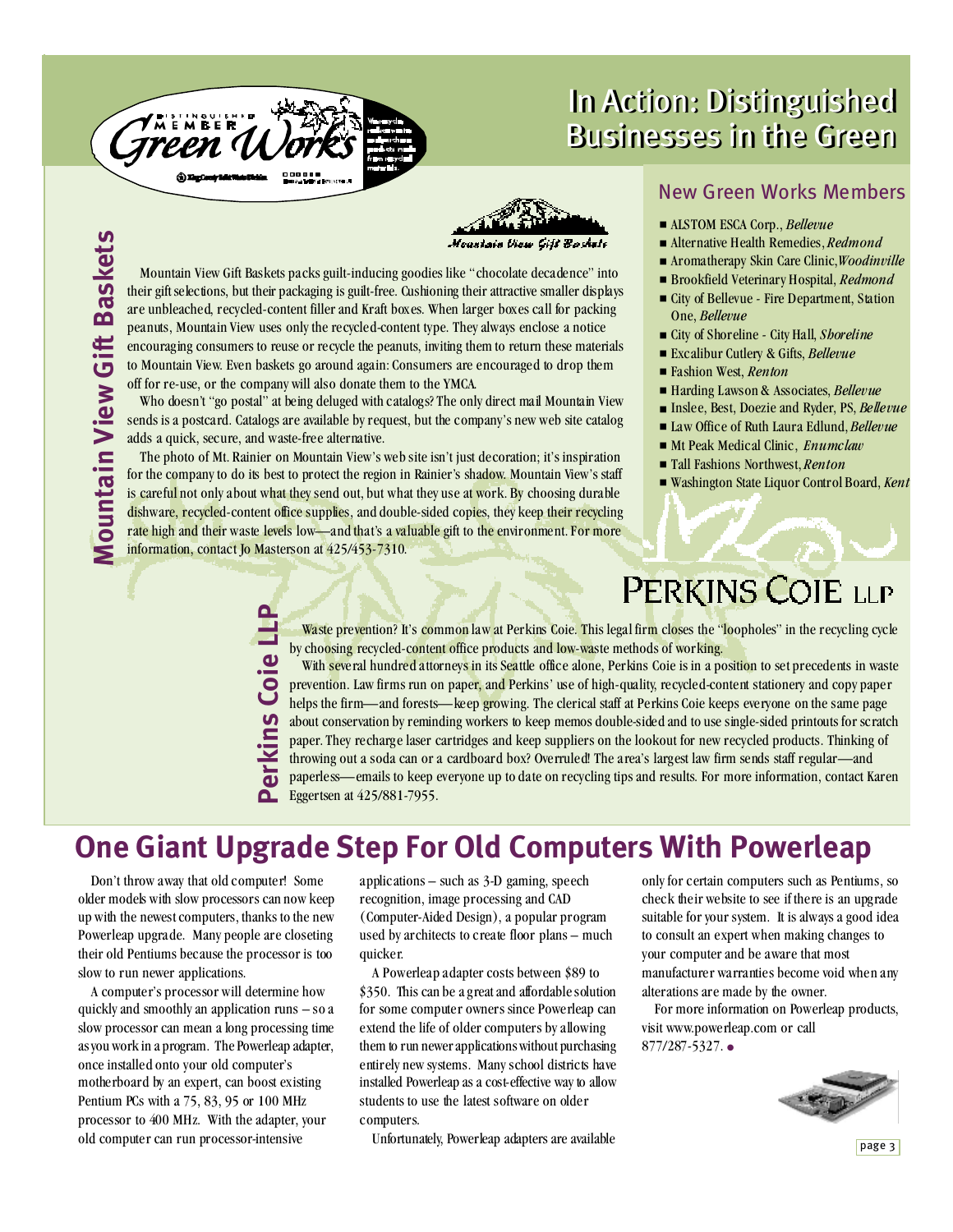# **Get Rid of the Junk Reducing Junkmail is Good for Business**

#### **Many businesses are inundated with unwanted mail every day:**

unsolicited ads for products and services, duplicatecatalogs, and mailaddressed to former employees. Most businesses recycle unwanted mail, but it still costs

time and money to handle. At one large Seattle-area office, a sixweek study showed that the mailroom staff spent 25 percent of their time just sorting advertising mail!

Now there's a way for businesses to stem the tide of junk mail. The National Waste Prevention Coalition has launched a new "Reduce Business Junk Mail"website. While there are many resources to help residential households reduce junk mail, this

may be the first resource designed specifically to help businesses and individual employees - with this pervasive problem.

The website includes:

- Instructions to remove your business from two major business mailing lists, Dun & Bradstreet and InfoUSA.
- Examples of companies and organizations that have set up successful programs to reduce their unwanted mail and save time and money.
- Contact information for the National Waste Prevention Coalition's new Business Junk Mail Complaint Bureau.
- A sample postcard for companies to send to mailers to get off lists.
- Steps businesses can take to keep from getting on mailing lists in the first place.

To visit the website, go to http://dnr.metrokc.gov/swd/nwpc and click on "Reduce Business Junk Mail." Please note that the website only advises on the reduction of paper mail, not junk electronic mail.

Founded in 1994, Seattle-based National Waste Prevention Coalition is

coordinated by the King County Solid Waste Division. The Coalition, whose members consist of solid waste management professionals from around the nation, aims to prevent wastefrom being created and to reduce the use of resources.

Ifyou have questions about the Reduce Business Junk Mail project or the National Waste Prevention Coalition, please contact Tom Watson at tom.watson@metrokc.gov or call 206/296-4481. ●



# **Recycler Profile**



## **Hallmark Refining Corporation**

**There's GOLD in them-thar' mountains of old equipment!** And Mt. Vernon-based Hallmark Refining Corporation is helping companies reap the benefits. Many companies use Hallmark's services to recover precious metals from various waste materials. The recovered metals are then resold and reused.

Since 1972, Hallmark has been developing metal refining and recovery systems that allow companies to recover precious metalsfrom old equipment and certain industrywastes such as silver-laden film-processing solutions. Photo labs, printing shops, electronic and glass manufacturing companies and X-ray labs have all used Hallmark's recovery equipment to reclaim precious metals such as gold, silver and copper from various materials.

Hallmark sells the extracted precious metals for the companies that have sent materials for refining. The recovered metals are often sold to manufacturers of photographic products, electronic components, silverware, jewelry and sometimes even made into coins and bullion bars used for investment purposes.

Hallmark also recycles used computer equipment such as broken monitors and hard drives. Old broken monitors, after the glass lead shielding is removed, are shredded and then processed to extract and recover any base metals aswell as precious metals. The aluminum and steel components of computers are sorted and sold to local scrap metal companies.

Hallmark is currently installingequipment to process and granulize several different types of plastics, including some plastics recovered from computer equipment. Once the plastics processing equipment is installed, Hallmark will sell the granulized plastic to plastic recyclers such as Interstate Plastics, located in Vancouver, Washington, or other brokers that specializes in processed plastics.

For more information, please contact Hallmark at 800/255-1895, or visit their web site at www.hallmarkrefining.com. ●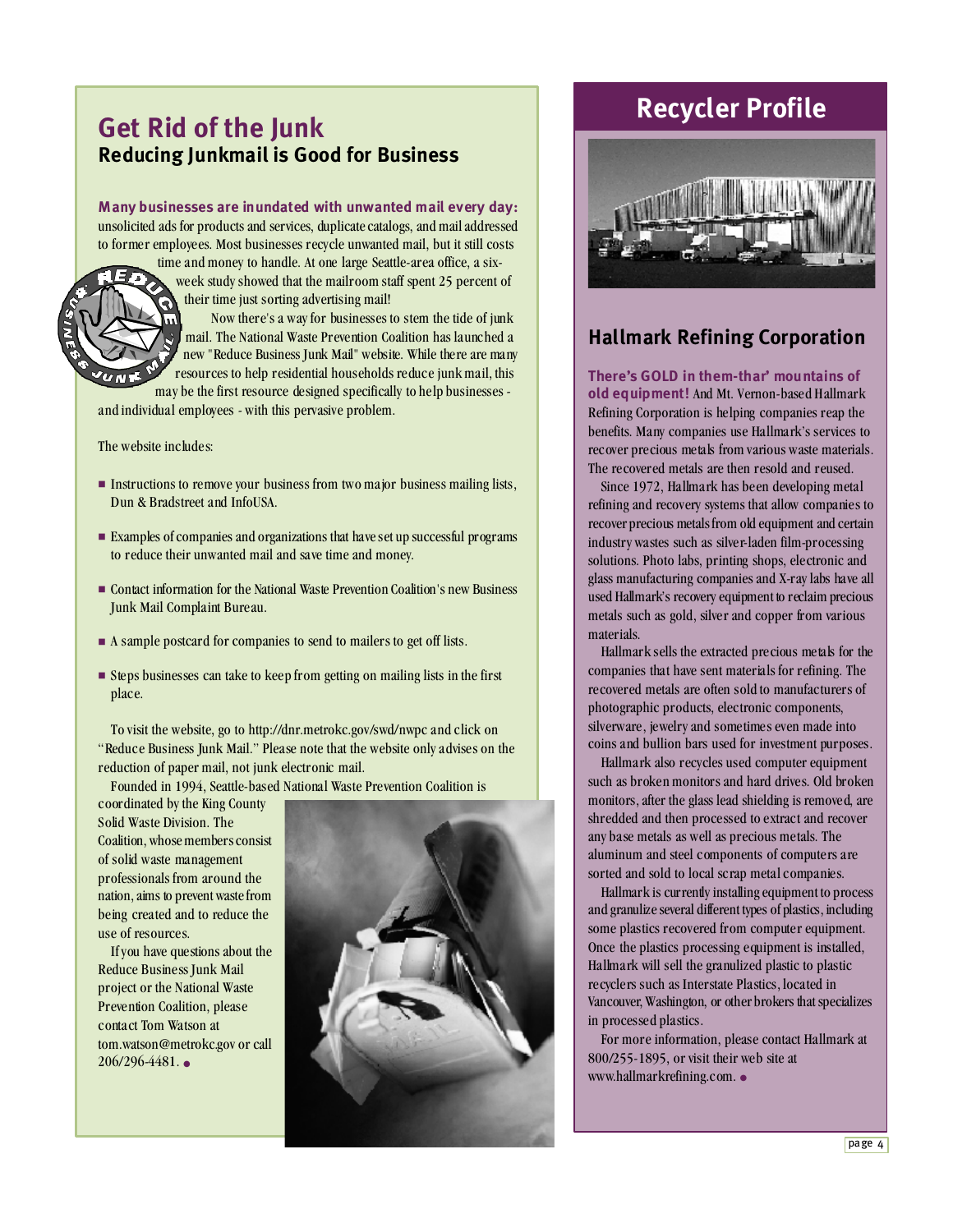# **Using Certified Forest Products** <sup>is</sup> Sound Alternative



Certified hardwood forest, Kane, PA, that has been in continuous production for 150 years.

### **Are you planning some new construction or a remodeling project,**

putting in new wood flooring or buying new office furniture? You might consider purchasing "independently certified forest products." These products originate from sustainable forests that have been certified by an independent thirdparty certification organization.

Forest certification is site-specific. This example of best management practices to onthe-ground operations can ensure the longterm health of a forest ecosystem. The only standards that currently meet the criteria established by the Certified Forest Products Council are those of the Forest Stewardship Council. The Council is an independent, notfor-profit organization that advances forest stewardship through certification of forest management practices and marketplace labeling of certified forest products.

In order for products to receive the certification, two types of certification audits are conducted. A "forest management audit" reviews management plans and on-the-ground management practices to assure FSC standards are being met or exceeded. The second type of audit, called "chain-of-custody audit," reviews procedures for tracking certified wood from the forest to the end-use consumer.

Home Depot, the world's largest home improvementretailer, announced last August that it will stop selling wood products from environmentally-sensitive areas by the end of 2002 - including certain lauan, redwood and cedar products - and give preference to "certified wood." Home Depot hopes to useits purchasing power to dramatically increase the supply of certified forest products and improve forest management around theworld. Although their policy is rooted in environmental responsibility, Home Depot also believes that the decision makes good business sense, and will ensure an ample supply of forest products for generations to come. Visit Home Depot's web site at www.homedepot.com to find out more about their commitment to certified forest products.

A growing number of interior designers, architects, furniture and cabinet-makers are discovering the durability and dependability of lesser-known wood species. These independently certified forest products offer both aesthetic and environmental benefits. To learn more about certified forest products, visit the Certified Forest Products Council web site at www.certifiedwood.org, or visit your nearest Home Depot Store. ●

# **Certified Forest Certified Forest Products Resource List Products Resource List**

**The following locations carry or have access to a variety of "Certified Forest Products":**

- **Edensaw Woods** *Seattle***..................1-800-745-3336\***
- **Environmental Home Center** *Seattle***....................206-682-7332\***
- **Mount Baker Plywood** *Bellingham***.............360-733-3960\***
- **Randall Custom Lumber** *Shelton***......................360-426-8518\***
- **Windfall Lumber & Milling** *Olympia***....................360-556-0894\***
- **W.A. Smith Woodworks** *Bellingham***................360-398-7201\***
- **Dunn Lumber, (various locations)** *Bellevue***.....................425-643-4400**
- **Home Base Home Improvement Warehouse** *Kirkland***...........................425-821-1161**
- **The Home Depot,** *(various locations) Bellevue***...........................425-451-7351**

**\*SmartWood©certified**



Kitchenand dining room that use certified wood.